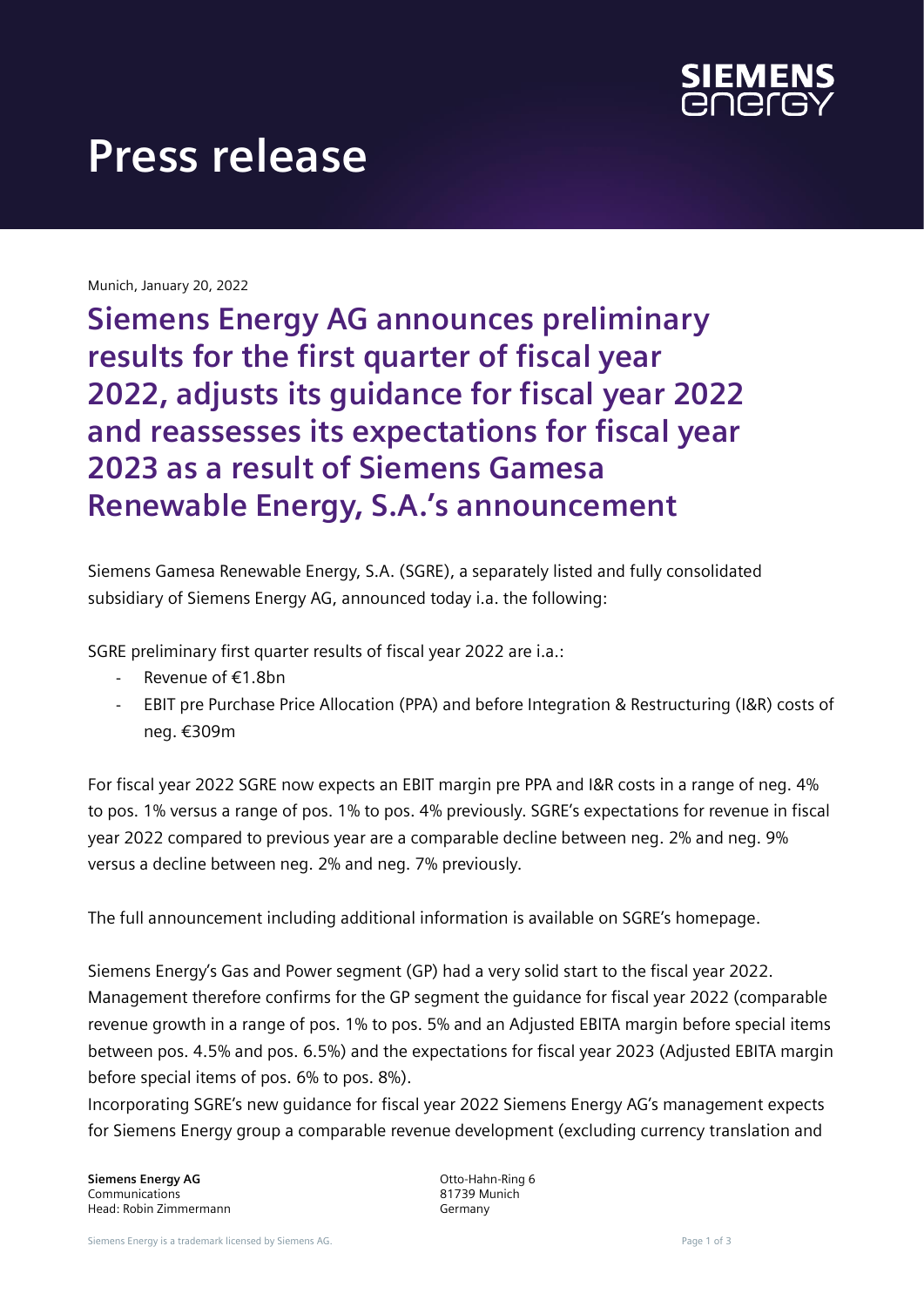# **Press release**



portfolio effects) to be in a range of neg. 2% to pos. 3% versus neg. 1% to pos. 3% previously and an Adjusted EBITA margin before special items of pos. 2% to pos. 4% versus pos. 3% to pos. 5% previously. Management will reassess its expectations for Siemens Energy group's Adjusted EBITA margin before special items for fiscal year 2023 (previously pos. 6.5% to pos. 8.5%).

For the first quarter of fiscal year 2022 the preliminary figures are:

### **Siemens Energy**

- Order intake: €8,330m (Q1 FY 2021: €7,432m; consensus €7,585m), up 10.1% comparable
- Revenue: €5,956m (Q1 FY 2021: €6,541m; consensus: €6,311m), down 11.4% comparable
- Adjusted EBITA: neg. €57m (Q1 FY 2021: €243m; consensus: €91m), reflecting a margin of neg. 1.0% (Q1 FY 2021: 3.7%; consensus: 1.4%)
- Adjusted EBITA before Special Items: neg. €63m (Q1 FY 2021: €366m; consensus: €153m), reflecting a margin of neg. 1.1% (Q1 FY 2021: 5.6%; consensus: 2.4%)
- Free cash flow pre tax: neg. €69m (Q1 FY 2021: neg. €388m)

#### **Gas and Power**<sup>1</sup>

- Order intake: €5,890m (Q1 FY 2021: €5,166m; consensus €5,140m), up 11.7% comparable
- Revenue: €4.140m (Q1 FY 2021: €4,292m; consensus: €4,225m), down 5.9% comparable
- Adjusted EBITA: €259m (Q1 FY 2021: €193m; consensus: €159m), reflecting a margin of 6.2% (Q1 FY 2021: 4.5%; consensus: 3.8%)
- Adjusted EBITA before Special Items: €242m (Q1 FY 2021: €268m; consensus: €182m), reflecting a margin of 5.8% (Q1 FY 2021: 6.2%; consensus: 4.3%)
- Free cash flow pre tax: €722m (Q1 FY 2021: €142m)

<sup>1</sup>Beginning with the first quarter of fiscal 2022, the previous centrally held Real Estate services were transferred to the Gas and Power segment. Prior-period amounts are presented on a comparable basis.

Siemens Energy AG will publish its full earnings release for the first quarter of fiscal year 2022 on February 9, 2022.

Explanations of financial measures used can be found in the Annual Report 2021 of Siemens Energy AG (available at [www.siemens-energy.com/annual-report-2021\)](http://www.siemens-energy.com/annual-report-2021), in particular in Section 1.2.

Otto-Hahn-Ring 6 81739 Munich Germany